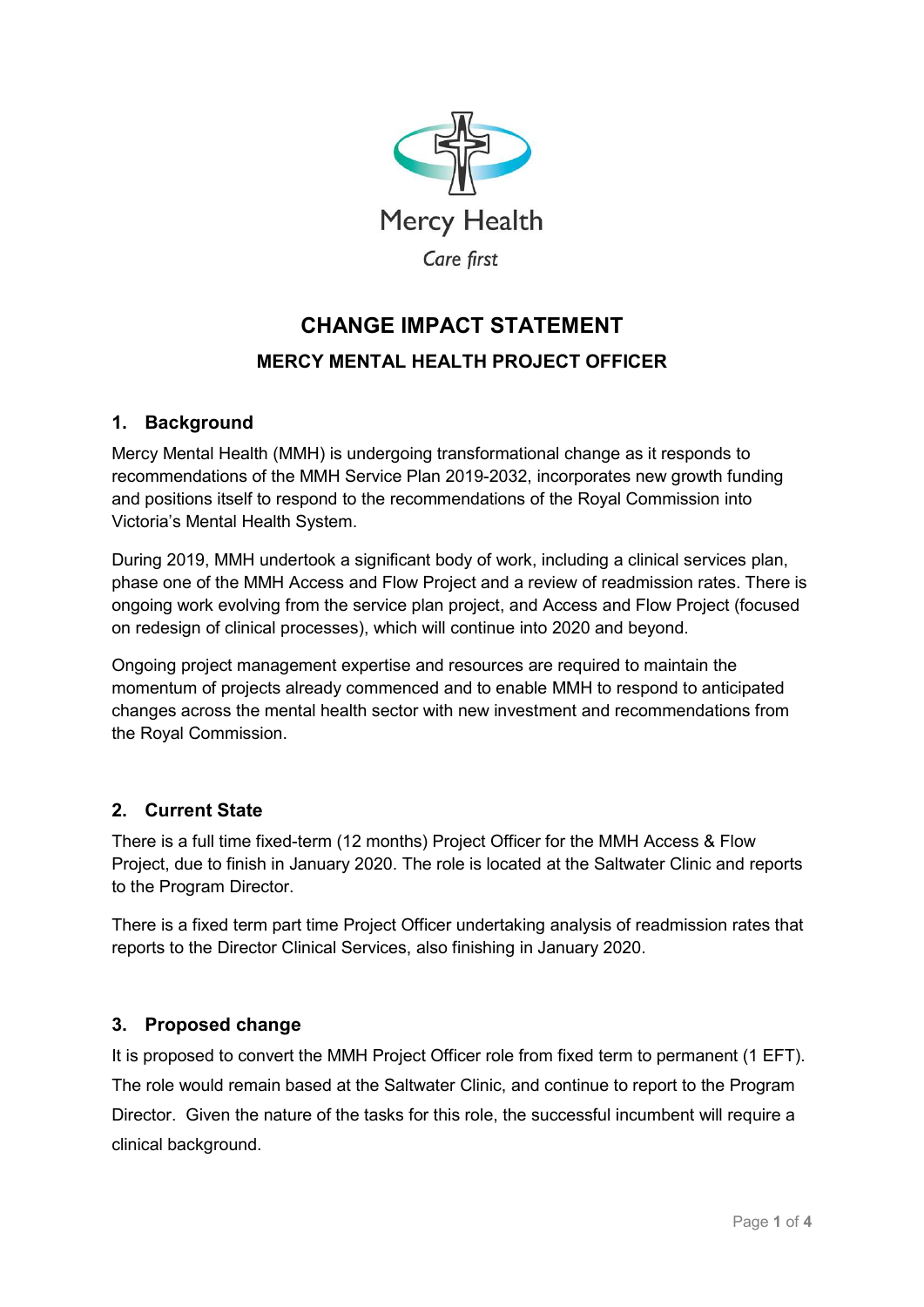The role will be advertised internally and externally.

## 4. Benefits of Proposed Change

The benefits of a permanent appointment include:

- The ability to attract a high calibre of employee due to tenure of employment
- Reduction in time spent on recruitment, orientation and skills development for short term roles
- The development of in house project management expertise and the establishment of project management systems and processes that can easily be adapted to new pieces of work
- The development of a unique understanding of the mental health sector including identification of gaps and opportunities
- Long term sustainability of change initiatives by providing stability and consistent support for cultural change
- Position MMH to respond with agility to the changing landscape of the mental health sector in anticipation of new funding initiatives and recommendations from the Royal Commission into Mental Health
- Enable MMH to build service excellence as we become better at introducing change through project management approaches

### 5. Employee Impact

The current incumbent in the fixed-term Access and Flow Project Officer role is not a clinician and thus would not be eligible to apply for the permanent role.

The current incumbent in the fixed term readmission rates review Project Officer role is a clinician. They are currently seconded to the Project Officer role and retain their permanent role within MMH.

#### 5.1 Occupational Health and Safety Impacts

• None identified

#### 6. Measures to Mitigate Effects on Employees

#### 6.1 Communication with Staff

MMH will seek to understand each staff members preferred communication channels. Throughout this process staff will be:

- Kept regularly updated via email, meetings and telephone contact
- Provided with opportunities to meet individually with management and human resources
- Encouraged to ask questions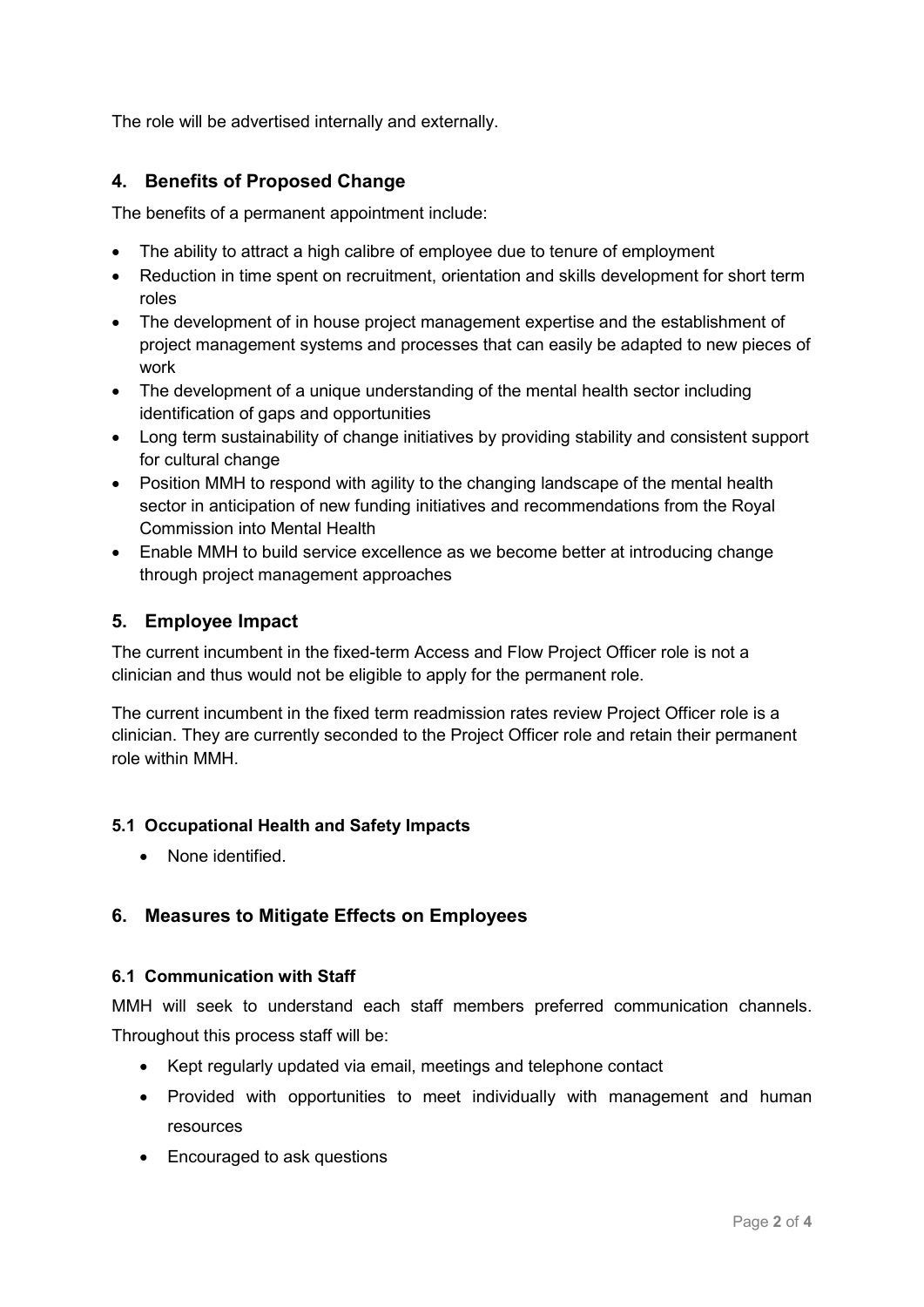#### 6.2 Employee Assistance Program (EAP)

- Mercy Health's EAP provider is Converge International
- Converge International provide a range of services which may be of assistance to staff during this period, below is a diagram with an overview of their services
- EAP can be contacted on 1300 687 327 at any time, the service is also available to staff member's immediate family members
- A range of additional resources to support staff wellbeing is available on their website:
	- o Username: mercyhealth
	- o Password: eap

#### 7. Consultation Process

The purpose of the consultation process is to provide affected employee/s with an opportunity to influence decision makers prior to a proposed change being implemented.

The consultation process occurs as a part the process and requirements in the affected employees relevant Enterprise Agreement (EA). An indicative timeframe for this process is included below.

To commence the consultation process the following will occur:

| <b>Step</b>    | <b>Action</b>                                              | <b>Indicative</b><br><b>Timeframe</b> |
|----------------|------------------------------------------------------------|---------------------------------------|
| 1              | Employer provides change impact statement and other        | Monday 20 January                     |
|                | written material required by clause 18.6. Affected         | 2020                                  |
|                | Employees and unions consult over change facilitated by    |                                       |
|                | the Employer.                                              |                                       |
| 2              | Written response from Employees and / or union including   | 7 days of step 1                      |
|                | alternative proposals to mitigate or avert adverse impacts |                                       |
|                | on affected Employees.                                     |                                       |
| 3              | <b>Consultation Meeting/s convened</b>                     | 7 days of step 2                      |
| $\overline{4}$ | Further Employer written response (where relevant)         | After the conclusion                  |
|                |                                                            | of step 3                             |
| 5              | Alternative proposal from Employees or Union               | 7 days of step 4                      |

# 8. Timeframe and Indicative Dates for Proposed Change